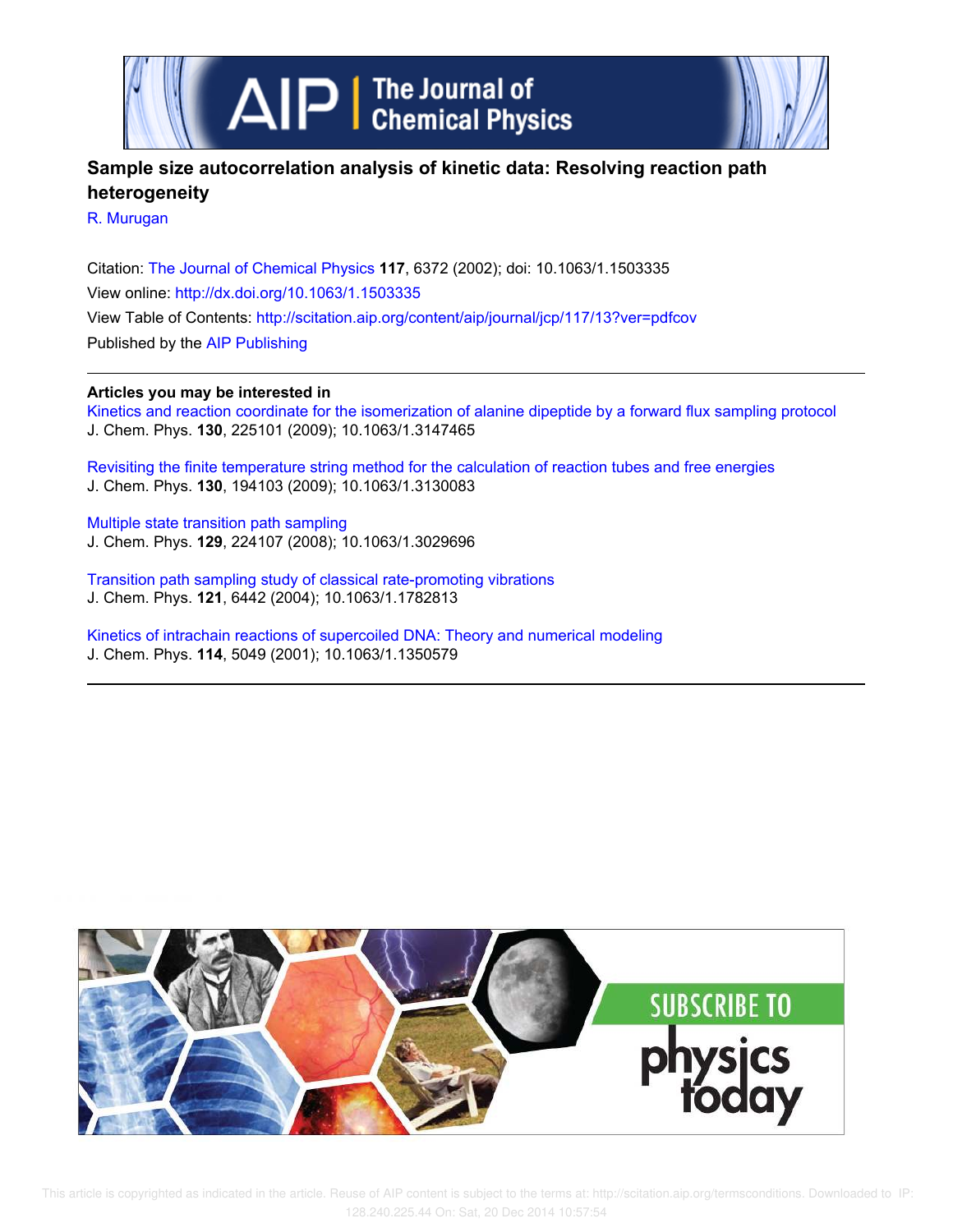# **Sample size autocorrelation analysis of kinetic data: Resolving reaction path heterogeneity**

R. Murugan<sup>a)</sup>

*Department of Chemical Sciences, Tata Institute of Fundamental Research, Colaba, Mumbai, 400005, India*

(Received 12 April 2002; accepted 8 July 2002)

Detailed theory on a method of analysis of kinetic data based on sample size autocorrelation function was developed to identify the presence of reaction path heterogeneity based on the master equation approach. The behavior of such functions under ideal conditions as well as under heterogeneity conditions was discussed and some of the potential applications of this method have been summarized. Application of this theory to renaturation kinetics of DNA not only revealed the presence of path heterogeneity in the second zipping phase and quantified it but also proved that it was due to nonreactive modes of dynamics on conformational energy landscape, which agreed well with earlier studies.  $\odot$  2002 American Institute of Physics. [DOI: 10.1063/1.1503335]

#### **INTRODUCTION**

Analysis and interpretation of kinetic data is crucial from ordinary chemical reactions involving simple molecules to biological reactions involving complex macromolecules. In the reactions involving simple molecules the so-called reaction path heterogeneity will be negligible since most of the molecules follow a single path between initial and final states (generally it can be described by two-dimensional energy diagrams where we keep free energy as ordinate and the reaction coordinate as abscissa). But is not easy to describe the kinetics of macromolecules by such kind of simple twodimensional diagrams. Here we use generally the energy landscape-funnels. The theory of such landscapes has already been well developed and applied in problems such as protein folding, etc. $1-5$  In such cases, normal analysis of kinetic data will give only the estimate of average rate constants and thus we cannot get any information regarding the path heterogeneity. The rate constants obtained from aforementioned systems have meaning only when the landscape funnel is symmetric and consists of only two levels without any significant kinetic traps as they lead to bifurcation of paths with different time scales. The usual kinetic analysis cannot resolve the bifurcation phenomenon. A lot of work has already been done to identify and follow the reaction paths.<sup>6,7</sup> But there was no general and experimentally applicable method to identify and quantify the reaction path heterogeneity itself just from simple kinetic data. Since this kind of analysis has potential applications, especially in the studies involving conformational transitions of biopolymers like protein and DNA in the presence as well as the absence of molecular chaperones, there is a need to develop a sensitive method of analysis to interpret the kinetic data. In this article I present a simple tool called as ''sample autocorrelation analysis'' to analyze kinetic data for the presence of reaction path heterogeneity and also to quantify it. First, the formal theory will be developed and subsequently some of its applications in biological systems will be presented.

#### **AUTOCORRELATION FUNCTION**

Autocorrelation function that was first described by Taylor<sup>8</sup> can be defined as

$$
G(\tau) = \lim_{T \to \infty} \frac{1}{T} \int_0^T g(t)g(t+\tau)dt.
$$
 (1)

Equation  $(1)$  will hold only for the continuous data points. Since usually the experimental data points are discrete, the following equation can be used to calculate the normalized autocorrelation function:

$$
G(\tau) = \frac{\langle g_i, g_{i+\tau} \rangle}{\left[ \langle g_i, g_i \rangle \langle g_{i+\tau}, g_{i+\tau} \rangle \right]^{0.5}}
$$

$$
= \frac{\sum_{i=0}^{N-\tau} g_i g_{i+\tau} - \left( \frac{\sum_{i=0}^{N-\tau} g_i \sum_{i=0}^{N-\tau} g_{i+\tau}}{N-\tau} \right)}{\sigma_{g_i} \sigma_{g_{i+\tau}}}, \qquad (2)
$$

where

$$
\sigma_{g_{i+\tau}}^2 = \sum_{i=\tau}^{N-\tau} g_{i-\tau}^2 - \frac{\left(\sum_{i=0}^{N-\tau} g_{i+\tau}\right)}{N-\tau},
$$

$$
\sigma_{g_i}^2 = \sum_{i=0}^{N-\tau} g_i^2 - \frac{\left(\sum_{i=0}^{N-\tau} g_i\right)^2}{N-\tau}.
$$

Here *N* is the total number of data points available,  $\tau$  is the autocorrelation delay,  $N \neq \tau$ ,  $\tau \leq N$ ,  $G(\tau) = G(-\tau)$ , and  $-1 \leq G(\tau) \leq 1$ . The bracket notation in Eq. (2) denotes averaging with time. The commercial autocorrelators will generally keep  $N$  as a constant (to its maximum) and construct  $G(\tau)$  by slowly increasing the  $\tau$  value.

#### **SAMPLE SIZE AUTOCORRELATION**

From the last paragraph it is clear that autocorrelation is a)Electronic mail: muruga@tifr.res.in; Fax: +91 22 215 2110/215 2181 a function of "autocorrelation delay"  $\tau$ . Suppose let us take

 This article is copyrighted as indicated in the article. Reuse of AIP content is subject to the terms at: http://scitation.aip.org/termsconditions. Downloaded to IP: 128.240.225.44 On: Sat, 20 Dec 2014 10:57:54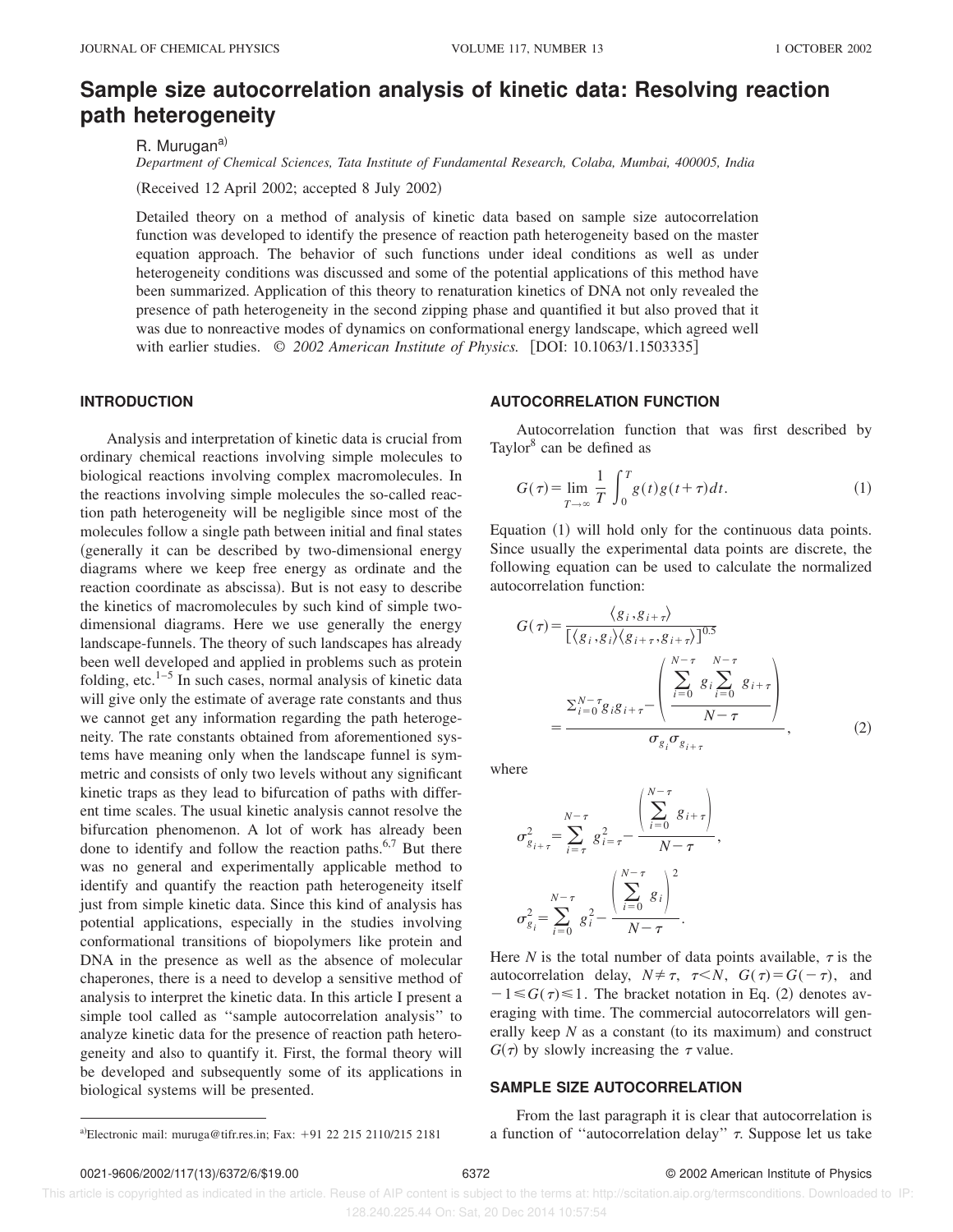only first *n* data points out of *N* to calculate autocorrelation as given by Eq.  $(2)$  and call it "sample size autocorrelation  $G(\tau,n)$ " due to the fact that it is also a function of sample size *n*. We can deduce the mathematical properties of such function as follows: Any kinetic data (e.g., time evolution of a spectroscopic variable) contain two major components. One is from the deterministic functional dependency (for an ideal situation it is just the solution of deterministic differential equation) and the other one is noise,

$$
S(t) = f(t) + \xi(t). \tag{3}
$$

Here,  $S(t)$  is the observed value,  $f(t)$  is the functional dependence (due to only reactive modes and  $d_t f \neq 0$ ), and  $\xi(t)$ is noise at time *t*. Here the so-called noise may enter in two ways, namely from the instrument  $[e(t)]$  and from the reactive system itself  $[h(t)]$ . Therefore we can encounter the following two cases.

*Case I:*  $\xi(t) = e(t)$ :  $\xi(t) = e(t)$  occurs when the system under study is a simple [i.e., reactions that can be described by two-dimensional energy diagrams or with unconnected (probabilistic) conformational domains of reactant] one. We assume that  $e(t)$  is an additive Gaussian noise with<sup>9</sup>  $\langle e \rangle$  $= 0$  and  $\sigma_e^2 \approx 1/n$  for  $n \ge 30$  (here *n* is sample size),  $\langle e_i, e_{i+\tau} \rangle = 0, \langle e, f \rangle = 0$ . The normalized sample size autocorrelation function corresponding to  $S(t) = f(t) + e(t)$  can be written as

$$
G(\tau,n) = \frac{\langle S_i, S_{i+\tau} \rangle}{\left[ \langle S_i, S_i \rangle \langle S_{i+\tau}, S_{i+\tau} \rangle \right]^{0.5}}
$$
  
= 
$$
\frac{\langle f_i + e_i, f_{i+\tau} + e_{i+\tau} \rangle}{\left[ \langle f_i + e_i, f_i + e_i \rangle \langle f_{i+\tau} + e_{i+\tau}, f_{i+\tau} + e_{i+\tau} \rangle \right]^{0.5}}.
$$
 (4)

Expanding the terms present in the brackets in Eq.  $(4)$ ,

$$
G(\tau,n) = \frac{\langle f_i, f_{i+\tau} \rangle + \langle e_i, e_{i+\tau} \rangle + \langle f_i e_{i+\tau} \rangle + \langle e_i, f_{i+\tau} \rangle}{\left[ (\langle f_i, f_i \rangle + \langle e_i, e_i \rangle + 2\langle f_i, e_i \rangle) \times (\langle f_{i+\tau}, f_{i+\tau} \rangle + \langle e_{i+\tau}, e_{i+\tau} \rangle + 2\langle f_{i+\tau}, e_{i+\tau} \rangle) \right]^{0.5}},\tag{5}
$$

 $\overline{1}$ 

and since  $e$  and  $f$  are uncorrelated functions, Eq.  $(5)$  simplifies to

 $G(\tau,n)$ 

$$
= \frac{\langle f_i, f_{i+\tau} \rangle}{\left[ (\langle f_i, f_i \rangle + \langle e_i, e_i \rangle) \times (\langle f_{i+\tau}, f_{i+\tau} \rangle + \langle e_{i+\tau}, e_{i+\tau} \rangle) \right]^{0.5}}
$$
  
= 
$$
\frac{\langle f_i, f_{i+\tau} \rangle}{\left[ \langle e_i, f_i \rangle + \langle e_i, e_i \rangle \right]^{0.5}},
$$
 (6)

$$
\mathcal{L}\left[\left(\langle f_i, f_i \rangle + \frac{1}{n}\right) \times \left(\langle f_{i+\tau}, f_{i+\tau} \rangle + \frac{1}{n}\right)\right]^{0.5},\tag{6}
$$

$$
\lim_{\tau \to 0} G(\tau, n) = G(\tau_0, n) = \frac{\langle f, f \rangle_{\tau \to 0}}{\langle f, f \rangle_{\tau \to 0} + \frac{1}{n}}.
$$
\n(7)

And, it is easy to verify that

$$
\lim_{n \to \infty} G(\tau_0, n) = G(\tau_0, n) = 1.
$$
\n(8)

Thus from Eqs.  $(7)$  and  $(8)$  we can conclude that if there is only additive instrumental noise apart from reactive modes or if conformational domains of reactants are not connected, then the sample size autocorrelation of the kinetic data will asymptotically attain unity with *n*.

*Case II:*  $\xi(t) = e(t) + h(t)$ : Equation (7) holds only for an ideal situation where the degrees of freedom of the nonreactive mode of dynamics is zero, which is certainly not true in the case of macromolecules where the (probabilistic) conformational domains of reactants are strongly coupled by nonreactive modes. This can be proved as follows: Since the nonreactive mode of dynamics can be well described as a two-dimensional random walk under zero potential, the corresponding Fokker–Planck equation for the probability distribution can be given as

$$
\partial_t P(x, y, t) = D(\partial_x^2 P(x, y, t) + \partial_y^2 P(x, y, t)),\tag{9}
$$

where *D* is the internal diffusion coefficient and this can be written in polar coordinates (taking only the radial terms) as,

$$
\partial_t P(r,t) = D\left(\partial_r^2 P(r,t) + \frac{1}{r}\partial_r P(r,t)\right).
$$
 (10)

The formal solution to Eq.  $(10)$  with initial condition as  $$  $(0,0)=1$  (by the method of separation of variables) can be given as

$$
P(r,t) = J_0(r)e^{-Dt}.
$$
\n(11)

Since  $0 \le P(r,t) \le 1$ , Eq. (11) is valid only up to first zero of the Bessel's function  $J_0(r)$ . Therefore the range of *r* can be given as,  $0 \le r \le r_0^1$ , where  $J_0(r_0^1) = (0)_1$ . Suppose if the initial position of the *i*th conformation is  $r_i$ , then Eq. (11) can be rewritten as [here  $r_i \le r \le (r_0^1 + r_i)$ ],

$$
P_i(r,t) = J_0(r_i - r)e^{-Dt}.
$$
 (12)

When  $r$  is sufficiently large Eq.  $(10)$  can be approximated as follows:

$$
\partial_t P(r,t) = D(\partial_r^2 P(r,t)).\tag{13}
$$

This is a well-known radial-diffusion equation, which has solution in terms of Gaussian functions (with mean  $=r'_0$  and variance  $=2Dt$ ) as

$$
P_i(r,t) = \left(\frac{1}{2\sqrt{\pi D(t-t_0)}}\right) e^{[(r-r'_0)^2/4D(t-t_0)]}.
$$
 (14)

According to the theory of normal distribution,  $\int_{r_0^i}^{r=12Dt} P_i(r,t) dr \approx 0.99$  and thus we can say that two configurational domains *j* and *i* at time  $t = t_0$  are practically not connected if  $|r_0^i - r_0^j| \ge 12Dt_0$ . But even though the aforementioned condition is true and the domains are not connected at  $t = t_0$ , since the variance  $= 2Dt$  is a function of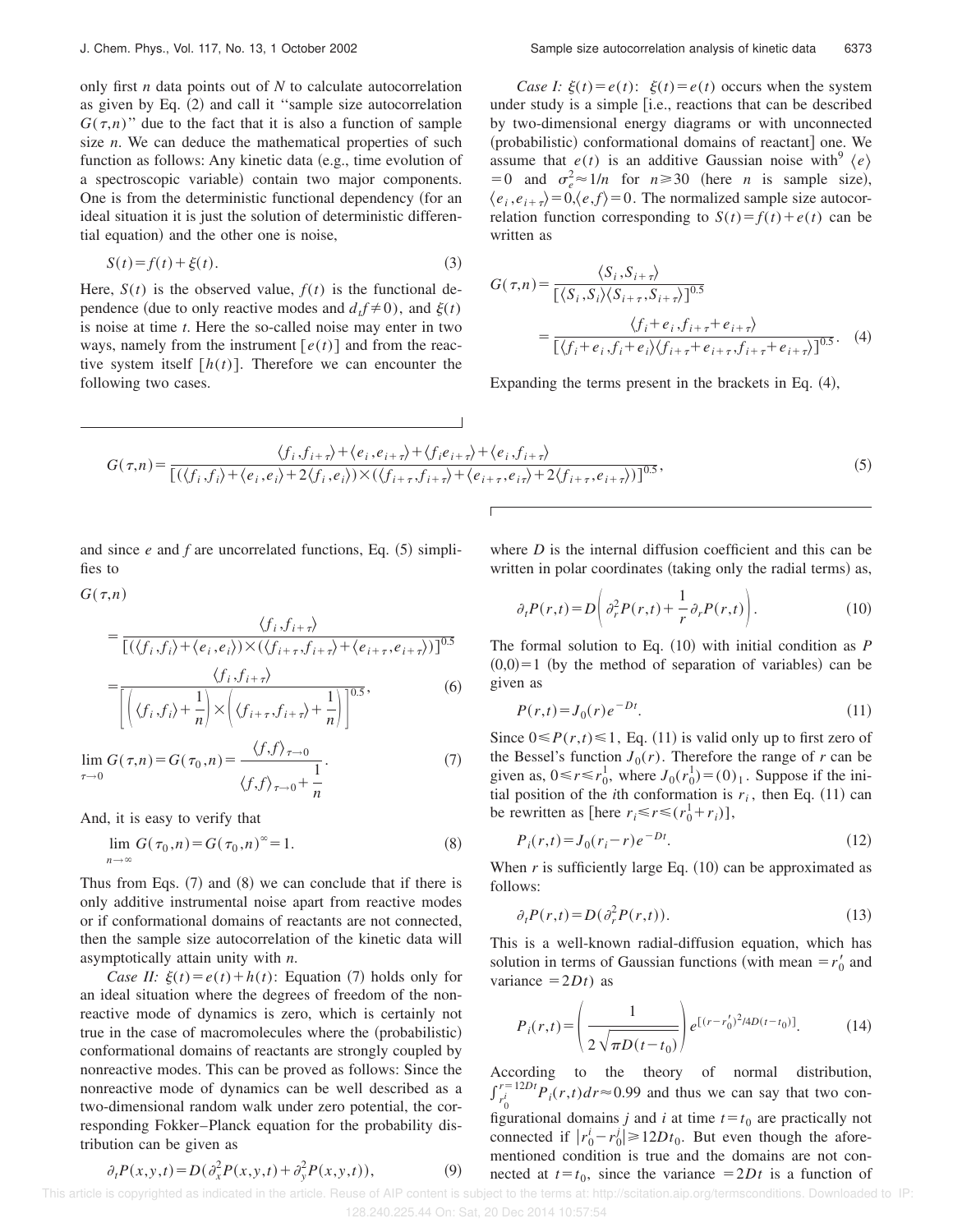

FIG. 1. (a) Here  $X_1 \cdots X_5$  are the conformations evolving independently towards  $N$  (therefore the path is heterogeneous), which is the end product (in the renaturation problem it is the duplex DNA) due to the fact that their domains are not connected. This also indirectly indicates that conformational fluctuation or lateral diffusion is absent (ideal cases where  $\lambda=0$ ). Here the circles schematically indicate the probabilistic domains. (b) Here  $X_1 \cdots X_5$  are the conformations evolving jointly towards *N* (therefore the path is homogeneous) due to the fact that their domains are connected. This also indirectly indicates the presence of conformational fluctuations or lateral diffusion. Here the circles schematically indicate the probabilistic domains.

time, after certain time  $t_r$  of evolution, the inequality will be reversed  $(|r_0^i - r_0^j| \le 12Dt_r)$  and thus domains *j* and *i* will be connected. Thus nearly all the subdomains of configurational space are not only connected but also overlapping. The overlapping area gives the transition probability between these two configurations,

$$
\lambda_{ij} = \int_{r_e}^{\infty} (P_i(r,t) + P_j(r,t)) dr,
$$
\n(15)

where  $r_e(r_0^i + r_0^j)/2$  and  $0 \le \lambda_{ij} \le 1$ .

It is very easy to verify that  $\lambda_{ij} = \lambda_{ji}$ , which satisfies the condition of detailed balance! Generally reaction path heterogeneity arises due to lateral diffusion on the potential energy landscape. If this lateral diffusivity is very high (i.e., if conformations are in rapid equilibration), the heterogeneity in the reaction path will disappear (therefore path heterogeneity and lateral diffusivity are negatively correlated!). This is due to the fact that strongly connected conformational domains evolve almost coherently with time, which is depicted schematically in Fig.  $1(b)$ . Therefore the presence of the reaction path heterogeneity can be indirectly checked by the estimation of fluctuations due to nonreactive models. If these fluctuations are high, then we can conclude that path heterogeneity is low and vice versa. In this case, Eq.  $(3)$  becomes as follows:

$$
S(t) = f(t) + h(t) + e(t),
$$
\n(16)

where  $h(t)$  is an additive fluctuation component due to nonreactive modes of conformational transitions. In this article we consider only simple cases, where the conformational transition probabilities are constants. The mean and variance of *h*(*t*) of such systems can be calculated as follows: Let there be *M* number of molecular conformations initially at a given energy level and the transition probabilities from (*x*  $-1$ )th conformation to *x*th conformation in an infinitesimal time  $\Delta t$ , assuming equal initial probability, can be given as follows:

$$
\text{Prob}(x-1) \to x, t) = \lambda DT,
$$
  
\n
$$
\text{Prob}(x \to, x, t) = 1 - \lambda \Delta T.
$$
 (17)

The birth–death master equation corresponding to system  $(17)$  becomes as,

$$
\partial_t P(x,t) = \lambda P(x-1,t) - \lambda P(x,t). \tag{18}
$$

Equation  $(18)$  can be simply solved by the method of generating functions $^{10}$  as follows:

Let, 
$$
G(s,t) = \sum_{x=0}^{M} s^x P(x,t)
$$
. (19)

Putting Eq.  $(19)$  in Eq.  $(18)$ , and using  $G(s,0)$  $= (1/M)\sum_{x=0}^{M} s^x$  as due to the fact that

$$
P(x,0) = \frac{1}{M}, \text{ for } 0 \le x \le M,
$$
  

$$
\partial_t G(s,t) = \lambda(s-1)G(s,t),
$$
 (20)

$$
G(s,t) = e^{\lambda(s-1)t} \left( \frac{1}{M} \sum_{x=0}^{M} s^x \right).
$$
 (21)

Then the conformational probability distribution becomes as

$$
P(x,t) = \frac{e^{-\lambda t}}{M} \left( \sum_{i=0}^{x} \frac{[\lambda t]^i}{i!} \right).
$$
 (22)

Equation  $(22)$  clearly shows that the probability of finding a conformation sufficiently away from the initial position is not effected (independent of time!), i.e.,  $\lim_{x\to\infty} P(x,t)$  $=1/M$  and this also indicates a lateral diffusion on the configurational energy landscape. Here the magnitude of diffusivity is solely depending on the parameter  $\lambda$ , which can be interpreted as the connectedness of configurational domains. Since  $\lambda$  and reaction path heterogeneity are negatively correlated (i.e., *path*—*heterogeneity*  $\propto$ 1/ $\lambda$ ), if 1  $\ll$  $\lambda$ , due to rapid diffusion (or equilibrium), reaction path heterogeneity will disappear (i.e., all the conformations evolve almost identically with time) and for  $1 \gg \lambda$ , the path becomes fully heterogeneous and tend to even bifurcate (i.e., conformational do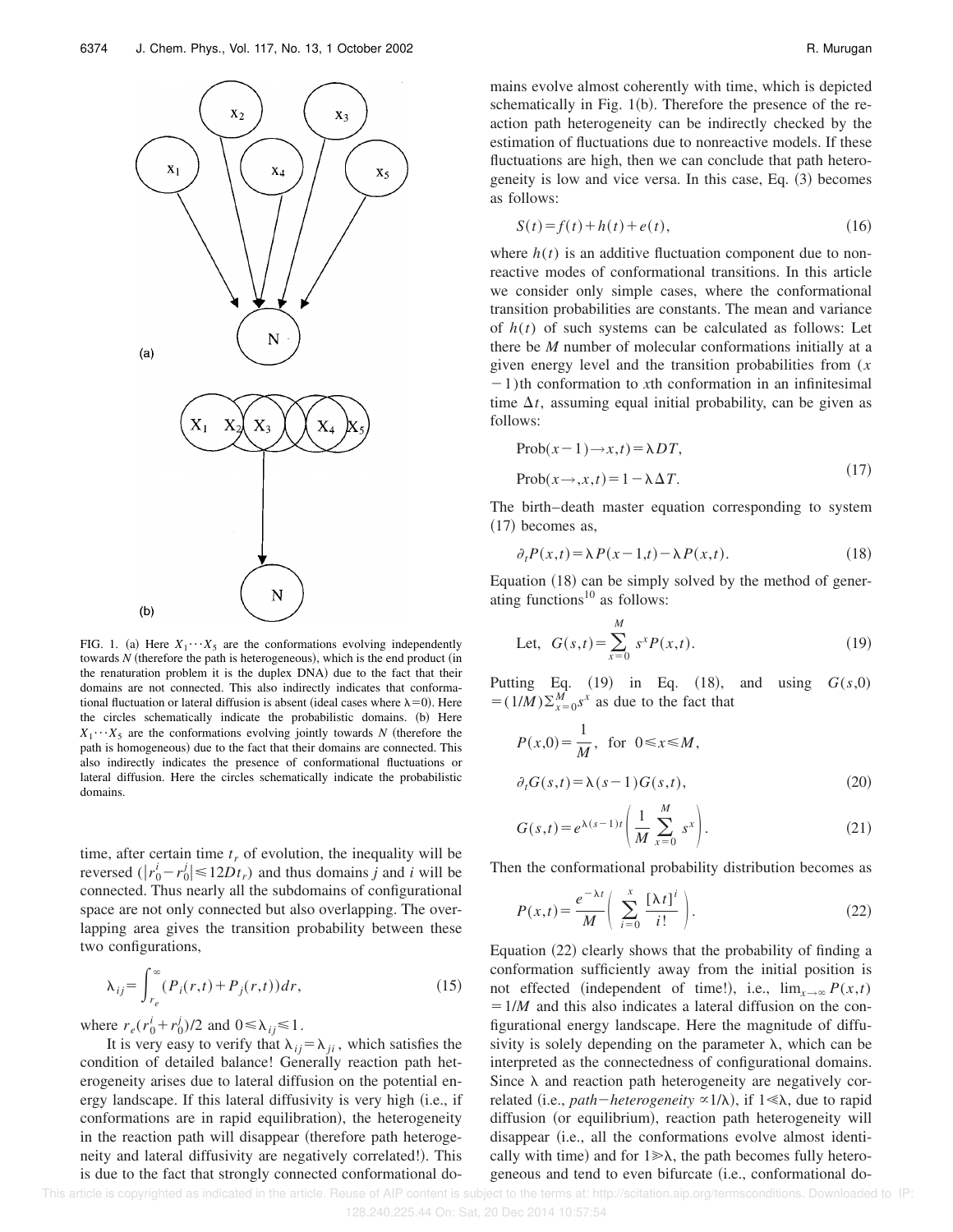mains are weakly coupled and thus evolve independently). One also should note that  $\lim_{t\to\infty} P(x,t)=0$  as in the case of Langevin free particle and the time evolution of  $\langle x(t) \rangle$  and its variance can be given as

$$
\langle x(t) \rangle = \lim_{s \to 1} \partial_s G(s, t) = \frac{(M+1)}{2} + \lambda t,\tag{23}
$$

$$
\begin{aligned} \text{Var}\{x\{t\}\} &= \langle x(t), x(t) \rangle \\ &= \lim_{s \to 1} \partial_s^2 G(s, t) + \langle x(t) \rangle - \langle x(t) \rangle^2 \\ &= \left(\frac{1}{M} \sum_{j=0}^M j^2 - \frac{(M+1)^2}{4}\right) + \lambda t = \delta + \lambda t, \quad (24) \\ \delta &= \left(\frac{1}{M} \sum_{j=0}^M j^2 - \frac{((M+1)^2}{4}\right) = \frac{M^2 - 1}{12}. \end{aligned}
$$

Since 
$$
\frac{1}{M} \sum_{j=0}^{M} j^2 = \frac{(M+1)(2M+1)}{6}
$$
,

the relation  $\lim_{s\to 1} \frac{\partial_s^2 G(s,t)}{\partial_s^2} = \langle x(t) [x(t)-1] \rangle$  was used. Thus function  $h(t)$  that is a measure of the extent of nonreactive dynamics (fluctuations) has the following properties:

$$
\langle f, h \rangle = \langle e, h \rangle = 0, \quad \langle h_i, h_i \rangle = \epsilon(\delta + \lambda t) = \delta' + \lambda' t, \tag{25}
$$

where  $\epsilon$  is the corresponding spectroscopic conversion factor (e.g., molecular extinction coefficient). Using the same assumptions about the function  $e(t)$ , the corresponding sample size autocorrelation function for Eq.  $(16)$  can be given as

$$
G(\tau, n) = \frac{\langle f_i, f_{i+\tau} \rangle}{\left[ \left( \langle f_i, f_i \rangle + \langle h_i, h_i \rangle + \frac{1}{n} \right) \times \left( \langle f_{i+\tau}, f_{i+\tau} \rangle + \langle h_{i+\tau}, h_{i+\tau} \rangle + \frac{1}{n} \right) \right]^{0.5}}.
$$
\n(26)

Putting the value of  $\langle h,h \rangle$  from Eq. (25) and taking the limit as in Eq.  $(7)$ , we obtain the sample size autocorrelation function in the presence nonreactive modes of dynamics as follows:

$$
G(\tau_0, n) = \frac{\langle f, f \rangle_{\tau \to 0}}{\langle f, f \rangle_{\tau \to 0} + \delta' + (\lambda' \Delta t) n + \frac{1}{n}}
$$

$$
= \frac{\langle f, f \rangle_{\tau \to 0}}{\langle f, f \rangle_{\tau \to 0} + \delta' + \zeta n + \frac{1}{n}},\tag{27}
$$

where the relation  $t = (\Delta t)n$  was used. Here  $\Delta t$  is the time difference between two consecutive data points, which is constant and  $\zeta = \lambda' \Delta t$ . But one should also note that  $G(\tau_0, n)$ <sup>∞</sup>=0 and not equal to unity as in Eq. (8), which clearly shows the turn over behavior of the function given by Eq.  $(27)$ . The same theory can be extended to dynamics under any kind of arbitrary potential too. When *f* is a constant function (here it can be the blank trial in an experiment), then by definition  $\langle f, f \rangle$ <sub>constant</sub>= $\langle f, f \rangle - \langle f \rangle$  $\langle f \rangle = 0$  and therefore  $G(\tau_0, n) = 0$  holds for all values of *n* for a constant function.

#### **EXPERIMENTAL METHODOLOGY**

In order to check the validity of Eqs.  $(7)$  and  $(27)$ , conformational transition involved in DNA renaturation was chosen (another possible reaction system could be the unfolding of proteins). Earlier studies $11$  clearly showed that it comprised of two phases, namely  $(1)$  correct contact forming  $(following a second order kinetic) and (2) zipping$ (behaves like a fist order or cooperative process depend on the type of DNA). Even though the first phase behaves ideally (because, here the initial condition is same for all molecules), it leads to randomness of second zipping phase (since the correct contact can occur at any place the entire stretch of DNA, the initial condition is different for different molecules and thus the trajectories of second phase are heterogeneous). Since our interest was to show the heterogeneous nature of second-zipping phase, which occurred in a rate slower (occurs in seconds time scale) than the first one (occurs in subsecond time scale), it was enough to collect data in seconds time scale. The aim would be fulfilled when we showed that fluctuations due to nonreactive modes were negligible (i.e.,  $1 \gg \lambda$ ). For this purpose pBR322 plasmid DNA (circular) was purchased from Pharmacia. The size of the plasmid was  $4.632$  Kbp.<sup>12</sup> Measuring the ratio of absorbance at 260 nm to 280 nm, which was nearly 2, checked the purity. Treating the circular plasmid with HindIII (purchased from Roche chemicals) did the linearization. 1 nM  $(=2 \text{ nM})$ of [ssDNA]) of linearized DNA was used in all the experiments. Raising the temperature to  $95^{\circ}$ C in 1 $\times$ Tris-EDTA buffer *p*H 8.0 did the melting of DNA. Possibility of aggregation was ruled out by preliminary gel filtration studies  $(data not shown)$ . The time evolution of absorbance at 260 nm was measured by using the Shimadzu-UV2100 spectrophotometer with suitable blank. The data fitting (by nonlinear least square method) was done using the SigmaPlot-5software. The sample size autocorrelation function of the observed absorbance data was calculated using the following relation with fixed  $\tau_0$  as: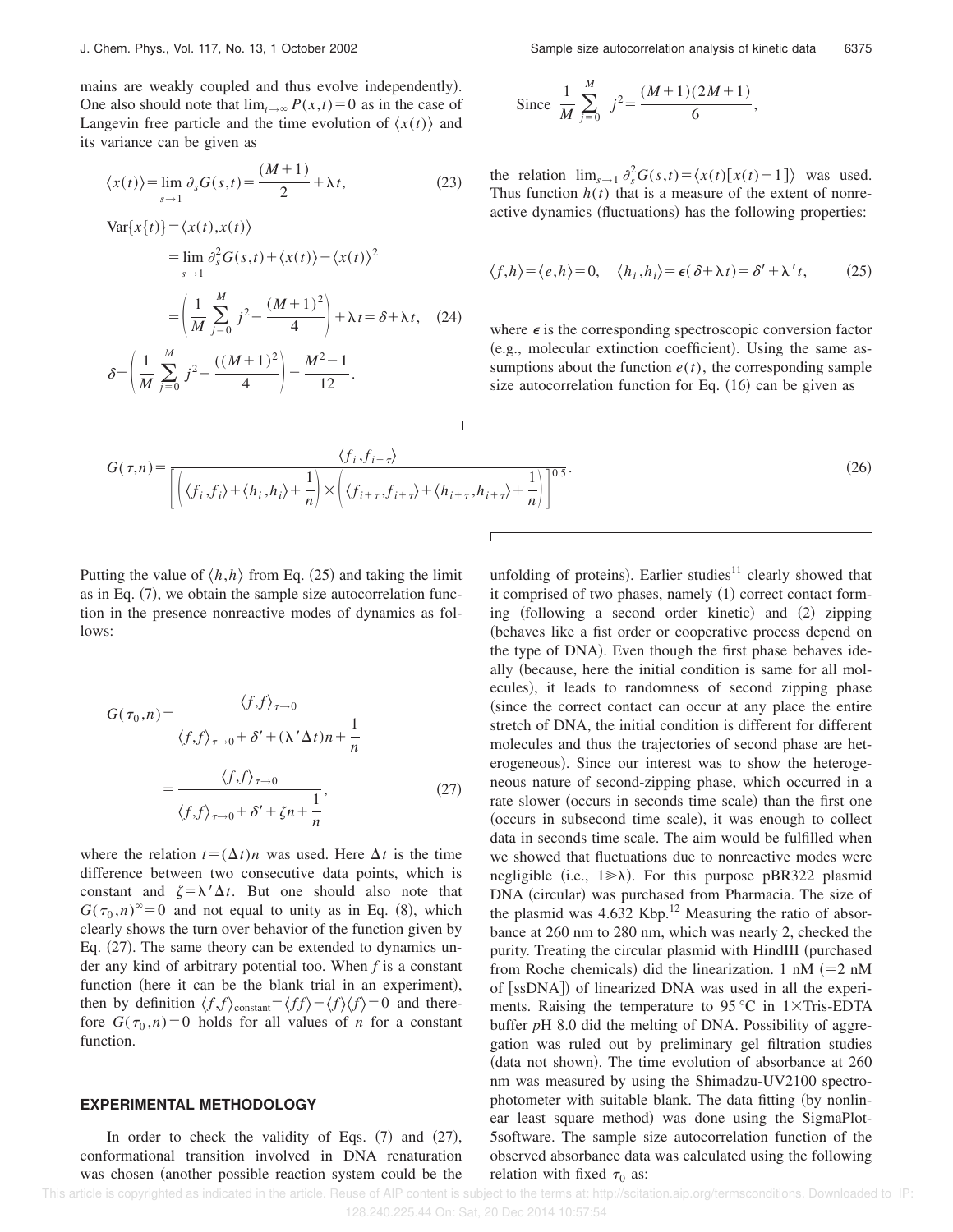$$
G(\tau_0, n) = \frac{\sum_{i=0}^{n} g_i g_{i+\tau_0} - \left(\frac{\sum_{i=0}^{n} g_i \sum_{i=0}^{n} g_{i+\tau_0}}{n_0}\right)}{\sigma_{g_i} \sigma_{g_{i+\tau_0}}},
$$
(28)

where

$$
\sigma_{g_{i+\tau_0}}^2 = \sum_{i=0}^n g_{i+\tau_0}^2 - \frac{\left(\sum_{i=0}^n g_{i+\tau_0}\right)^2}{n_0},
$$

$$
\sigma_{g_i}^2 = \sum_{i=0}^n g_i^2 - \frac{\left(\sum_{i=0}^n g_i\right)^2}{n_0}.
$$

Here  $\tau_0 < n < (N - \tau_0)$ .

The method is as follows: For example, let us assume following data points:

|  |  |  |  |  | $t(s)$ 0 1 2 3 4 5 6 7 8 9 10 11 12 13                                 |  |  |
|--|--|--|--|--|------------------------------------------------------------------------|--|--|
|  |  |  |  |  | g 0.4 0.38 0.35 0.37 0.34 0.32 0.33 0.31 0.29 0.30 0.27 0.25 0.23 0.22 |  |  |

Here  $N=13$ ,  $\Delta t=1$  s,  $g=A^{260}$  (absorbance at 260 nm) and *t* is the time in seconds. To calculate  $G(2,5)$  the required data points can be rewritten as (here delay  $\tau$  is 2 and  $n=5$ ):

| $g_i$      | 0.40 | 0.38 | 0.35 | 0.37 | 0.34 |
|------------|------|------|------|------|------|
| $g_{i+2}$  | 0.35 | 0.37 | 0.34 | 0.32 | 0.33 |
| $\ddot{i}$ |      |      |      |      |      |

Now using Eq.  $(28)$  it is easy to verify that  $G(2,5)=0.501$ . Subsequently in the same way, for  $n=6,7,8,...(N-2)=11$ ,  $G(2,n)$  has to be calculated and thus the whole autocorrelation function can be constructed and plotted as  $G(2,n)$  versus *n*. The analysis indicated that the sample size autocorrelation [constructed by the aforementioned method with  $\tau_0$  $=4$  (=0.8 s),  $\Delta t$ =0.2 s] of the absorbance data fitted to Eq.  $(27)$  with a chi-square value of 0.78 did not fit into Eq.  $(7)$ . The obtained parameters corresponding to Eq.  $(27)$  were  $\zeta$ 



FIG. 2. *G*(4,*n*) of renaturation kinetic data of linearized pBR322 DNA. Here small-filled circular dots represent the calculated  $G(4,n)$  values from the renaturation data using Eq. (28 and the solid line is the predicted one by Eq.  $(27)$ . The dotted line is the ideal one  $(Case I)$  predicted by Eq.  $(7)$  using  $\langle f, f \rangle_{\tau_0 = 0.8} = 0.22$  and the blank is without DNA.

 $=1.1627 \times 10^{-5}$ ,  $\langle f, f \rangle_{\tau=0.8} = 0.220$  and  $\delta' = 3.185 \times 10^{-3}$ . From this  $\zeta$  value, the approximate  $\lambda'$  was calculated (using the relation  $\lambda' = \zeta/\Delta t$  to be 5.81×10<sup>-5</sup>. So 1 $\gg \lambda$  indirectly indicated that conformational domains of ssDNA were weakly coupled and thus the path of the subsequent zipping phase was highly heterogeneous which agreed well with earlier studies.<sup>11</sup> Fitted data have been shown in Fig. 2  $[G(4,n)]$ versus  $n$ ] and here the ideal one (Case I) was calculated using Eq. (7) with  $\langle f, f \rangle_{\tau_0 = 0.8} = 0.22$ . These results suggested that once a correct contact formed, intermolecular interactions between renaturing duplex strands were negligible. In order to confirm this theory one has to check the validity of  $\langle f, f \rangle_{\tau=0.8}$ . But the complete probabilistic description of DNA renaturation kinetics has not yet been done. The main drawback of this method is: we can get only the overall heterogeneity and not at a single molecule level. Since the input for this analysis is the usual kinetic data, the obtained information is much more economic with respect to that and the obtained parameters can be used to compare the efficiency of two kinetic processes leading to the same product.

### **CONCLUSIONS**

A simple method of analysis using sample size autocorrelation functions to identify and quantify the path heterogeneity in reactions involving macromolecules like biopolymers was developed and applied to DNA renaturation kinetics problem. The results clearly indicate that the path of the so-called (second) zipping phase was heterogeneous (i.e., the trajectory of each renaturing molecule is significantly different from each other), which agreed well with earlier works.

#### **ACKNOWLEDGMENTS**

### The author thanks Professor S. Mazumdar and Professor S. Mitra for constant encouragement and help.